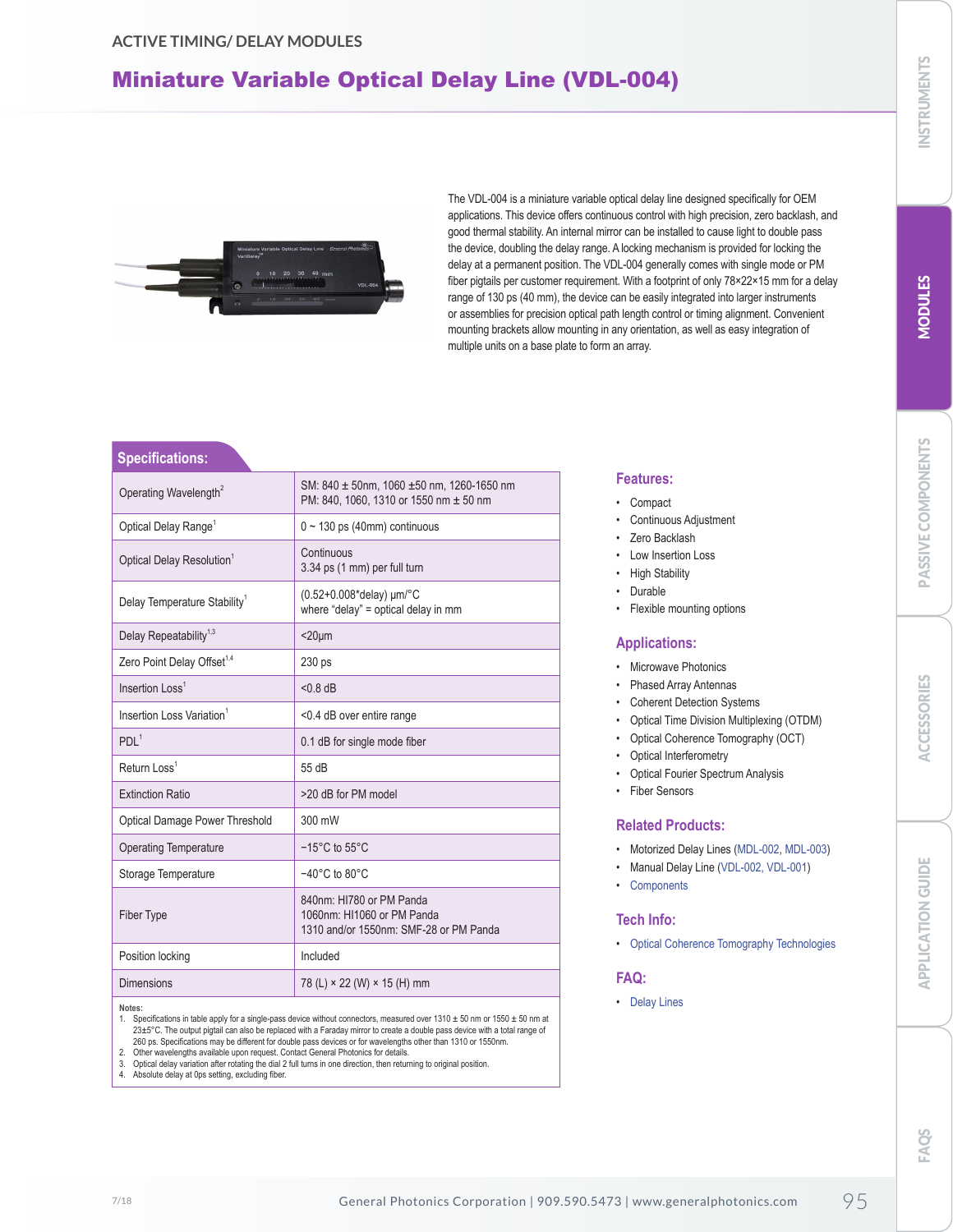### **ACTIVE TIMING/ DELAY MODULES**

# Miniature Variable Optical Delay Line (VDL-004)

**Dimensions (in mm):**





#### **Base Plate:**





For horizontal fix





Section view C-C<br>Scale: 1:2

For vertical fix

## **Array Mounting Options:**



Horizontal mounting **Vertical mounting**